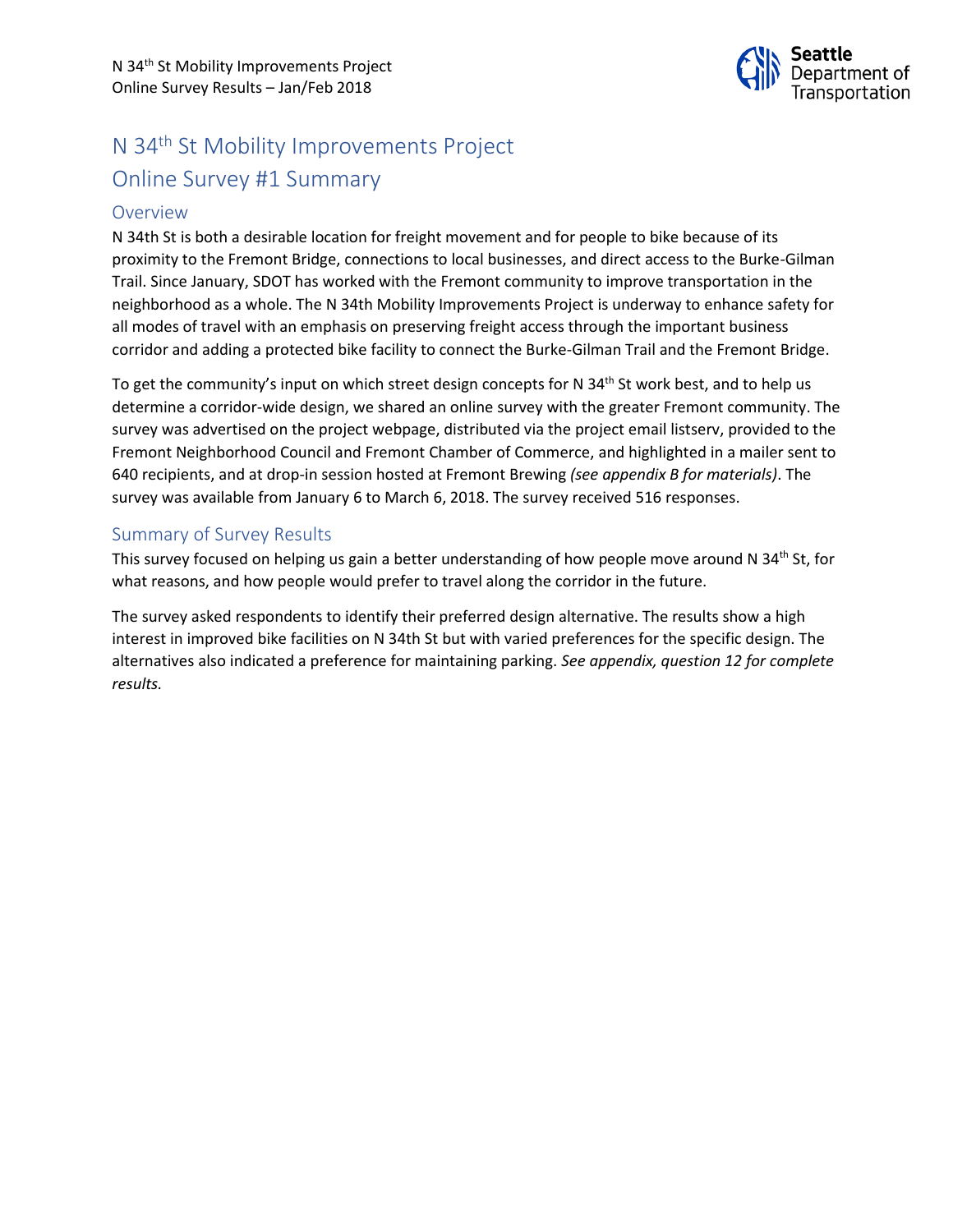

### **Existing**



Alternative 2 - Protected Bike Lanes / **Preserve Parking** 



## Alternative 1 - No Parking / Wide Lanes



Alternative 3 - Protected Bike Lanes / **Preserve Parking** 



| N 34th Alternative Design Concepts                     |                                                                 |  |
|--------------------------------------------------------|-----------------------------------------------------------------|--|
| <b>Design Concept:</b>                                 | Percent of survey respondents who preferred<br>each alternative |  |
| Alternative 1- No parking/Wide vehicle travel<br>lanes | 16%                                                             |  |
| Alternative 2- Preserve parking                        | 26%                                                             |  |
| Alternative 3- PBLs on one side                        | 46%                                                             |  |
| No Change                                              | >10%                                                            |  |

The top 3 modes of travel along N 34<sup>th</sup> St among respondents were walking, personal automobile, and bus in that order. Interestingly, when asked how they would like to travel along N 34<sup>th</sup> St, walking, biking, and taking transit became the preferred modes rather than personal automobile. *See appendix, questions 4 and 5 for detailed results.*

Below is a snapshot of the barriers respondents felt severely affected their experience biking or walking. These responses provide us with important information as we begin assessing alternatives that provide safer, more convenient connections for all modes of travel along N 34th St. *For the full results see Appendix, questions 10 and 11.*

| Top 3 barriers to <b>walking</b> along N 34 <sup>th</sup> St | Top 3 barriers to <b>biking</b> along N 34 <sup>th</sup> St |
|--------------------------------------------------------------|-------------------------------------------------------------|
| 1) Crossing busy streets                                     | 1) Crossing busy streets                                    |
| 2) Narrow sidewalks                                          | 3) Lack of adequate bike facilities                         |
| 4) Lack of ADA accessibility                                 | 5) Lack of lighting                                         |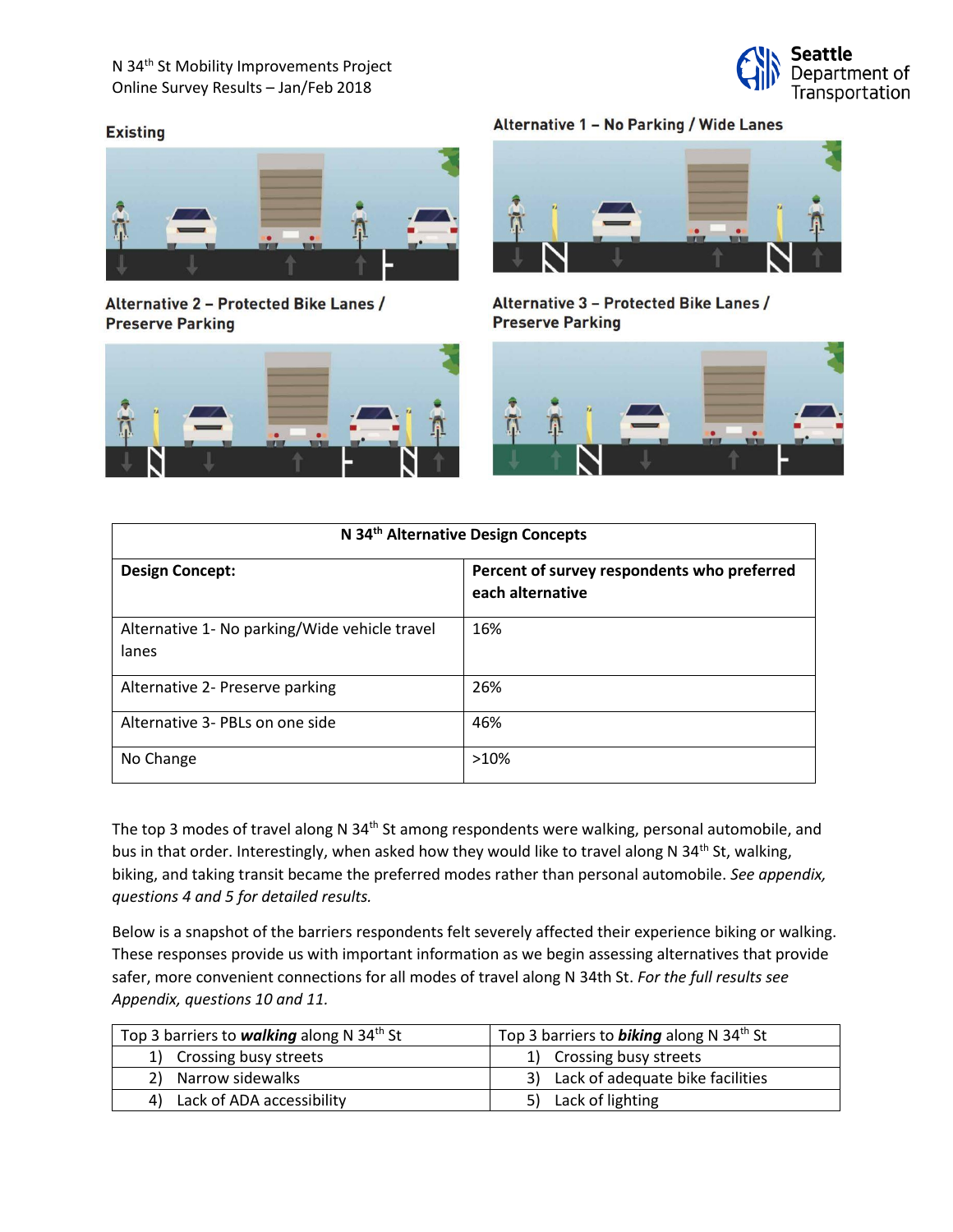

## Next Steps

The substantial number of responses we received via the survey and drop-in session at Fremont Brewing will help our team as we begin to discuss new design proposals for the N34th corridor. We are currently reviewing existing conditions, studying the feasibility of alternatives 2 and 3, and investigating intersection treatments before we present more detailed design strategies. Later this year we will develop a preferred street design concept and gather feedback to inform design.

We expect to select a design concept in mid/late 2018 and design the improvements in 2019 with implementation in 2020. The project is funded by a grant from the Puget Sound Regional Council, which dictates the project schedule.

#### Survey Outline

Please see Appendix A for the entire survey results including several questions concerning safety for all modes of travel. The NE 34<sup>th</sup> St Mobility Improvements survey is divided into four key thematic areas:

- 1. General Information
- 2. Safety-related questions
- 3. Cross-section Preference Questions
- 4. Optional Demographic information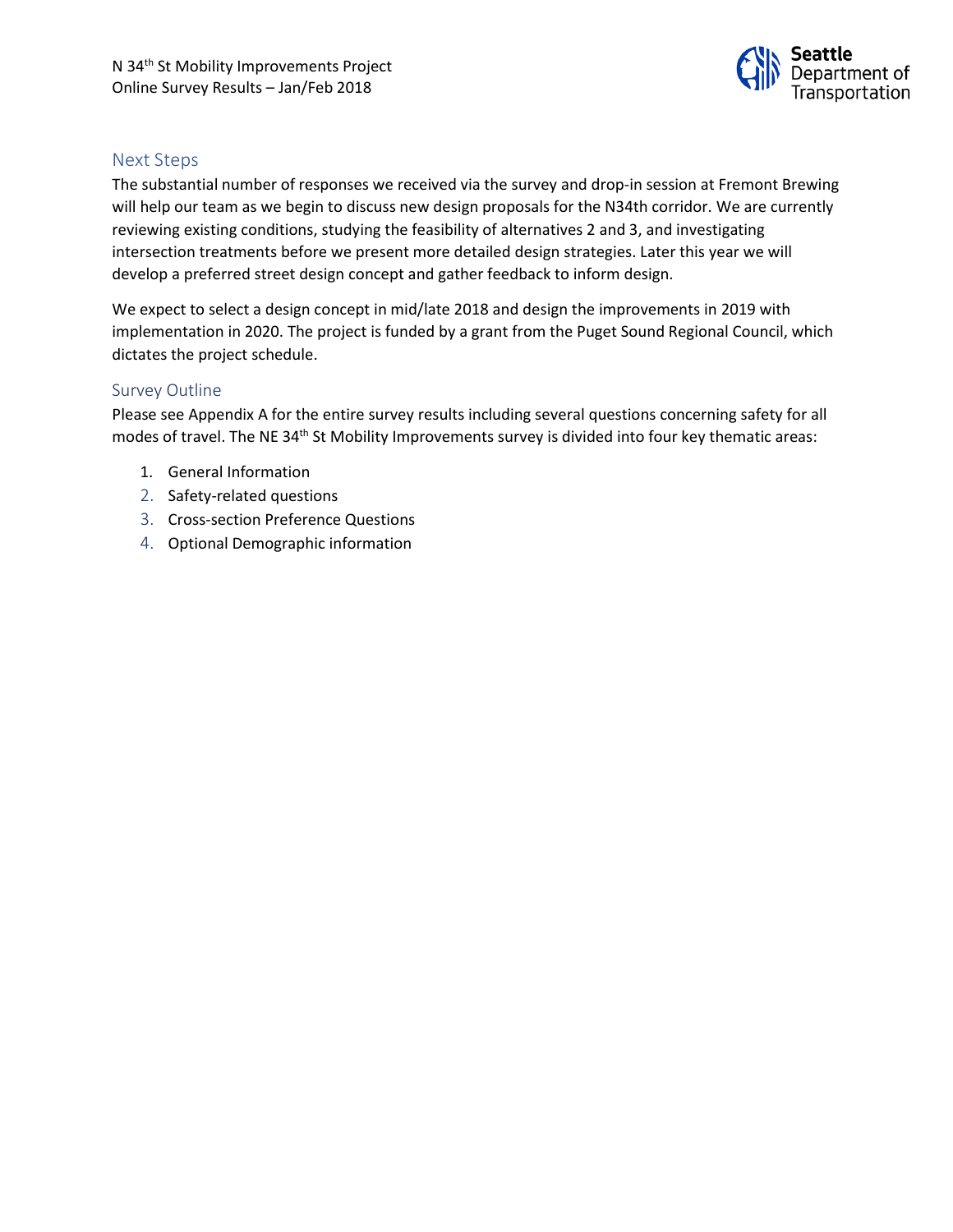

## APPENDIX A: Survey Results

#### General Information Questions

### **Question 1: What Seattle neighborhood do you currently live in?**

The five neighborhoods with the highest percentage of responses were:

- 1. Fremont (34%)
- 2. Wallingford (19%)
- 3. Ballard (15%)
- 4. I do not live in Seattle (7%)
- 5. Queen Anne (6%)
- 6. Green Lake (6%)

#### **Question 2: How many blocks away from N 34th Street do you live?**

- 1. 0-1 block away: 12%
- 2. 2-5 blocks away: 18%
- 3. 6-10 blocks away: 11%
- 4. More than 10 blocks away: 53%
- 

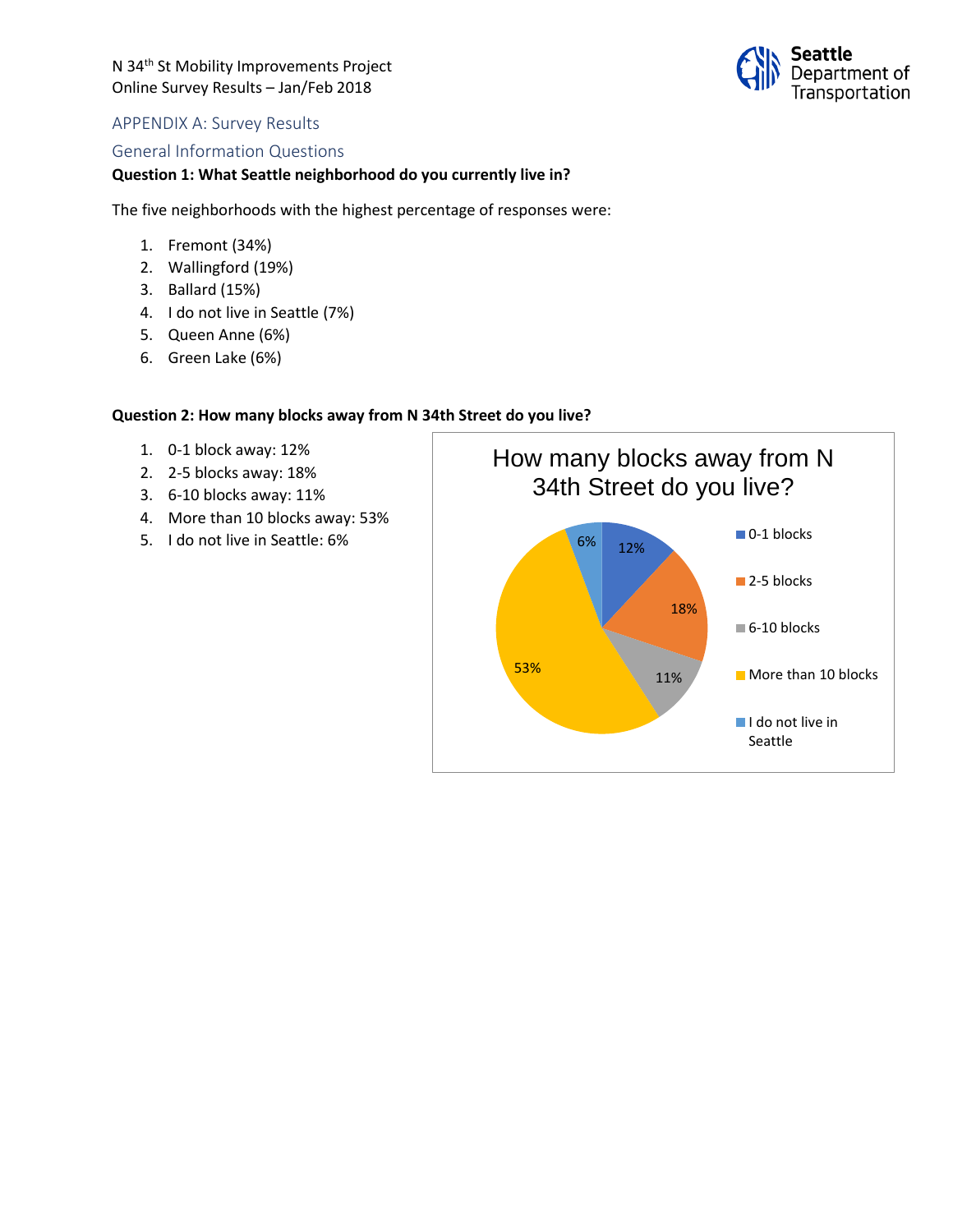

# **Question 3: Please indicate if you live or work in the neighborhoods adjacent to N 34th Street. (Select all that apply.)**

- 1. Work (51%)
- 2. Live (41%)
- 3. Visit (40%)
- 4. Own business/Commercial property (2%)



Overall, survey respondents had a wide range of personal connections to the N34th corridor. 51% of respondents work in the Fremont area, 41% live in the area, and 40% noted that it's a corridor they visit. With that said, the vast majority of respondents do live in Seattle (7% noted that they live outside of Seattle).

# **Question 4: How do you currently get around your neighborhood (Please select your top 3)?**

- 1. Walk (or use mobility device) (85%)
- 2. Personal car, truck, or van (61%)
- 3. Bus, trolley, or train (59%)
- 4. Bike (51%)
- 5. Ridesharing (Taxi, Uber, Lyft) (17%)
- 6. Car-sharing (Car2Go, Zipcar) (6%)

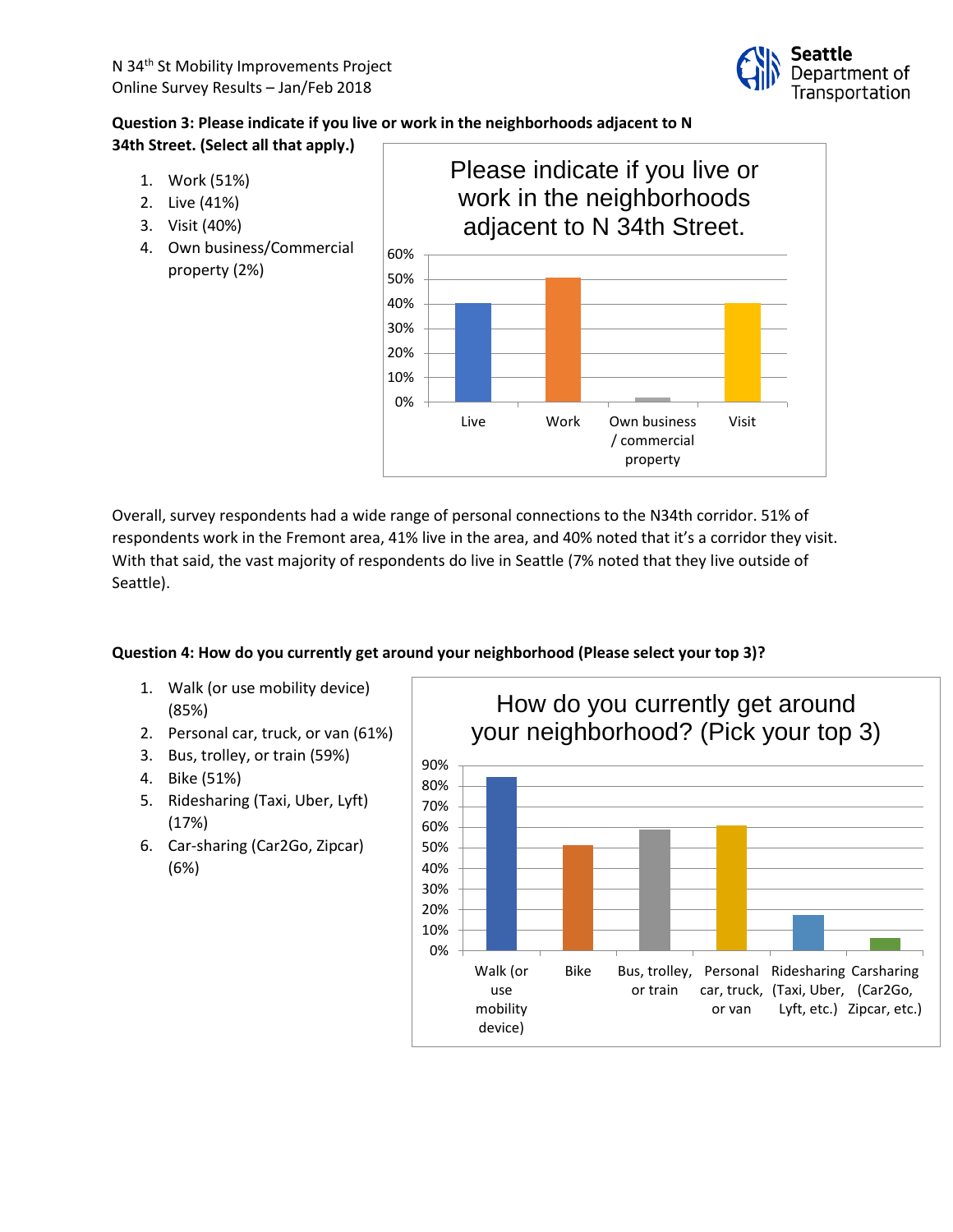

# **Question 5: How would you prefer to get around your neighborhood? (Pick your top 3)**

Many respondents stated that they most regularly travel along N 34<sup>th</sup> St in a personal vehicle but a high percentage of respondents noted that they would rather walk, bike or use transit along this corridor.

- 1. Walk (or use mobility device) (86%)
- 2. Bike (62%)
- 3. Bus, trolley, or train (62%)
- 4. Personal vehicle (33%)
- 5. Ridesharing (Taxi, Uber, Lyft) (9%)
- 6. Car-sharing (Car2Go, Zipcar) (3%)



**Question 6: In your opinion, what are the biggest safety problems on N 34th Street? (Pick your top 3)**

- 1. Failure to yield right of way to people walking or biking (48%)
- 2. Congestion on streets (36%)
- 3. Lack of quality sidewalks (32%)
- 4. Distracted driving (29%)
- 5. Lack of quality bicycle facilities (28%)
- 6. Speeding/aggressive driving (28%)
- 7. Other (21%)
- 8. Unclear or lack of signage (15%)
- 9. Lack of quality street surfaces (12%)
- 10. Lack of lighting (11%)
- 11. Inadequate facilities for delivery or freight vehicles (10%)
- 12. Driving under the influence (2%)

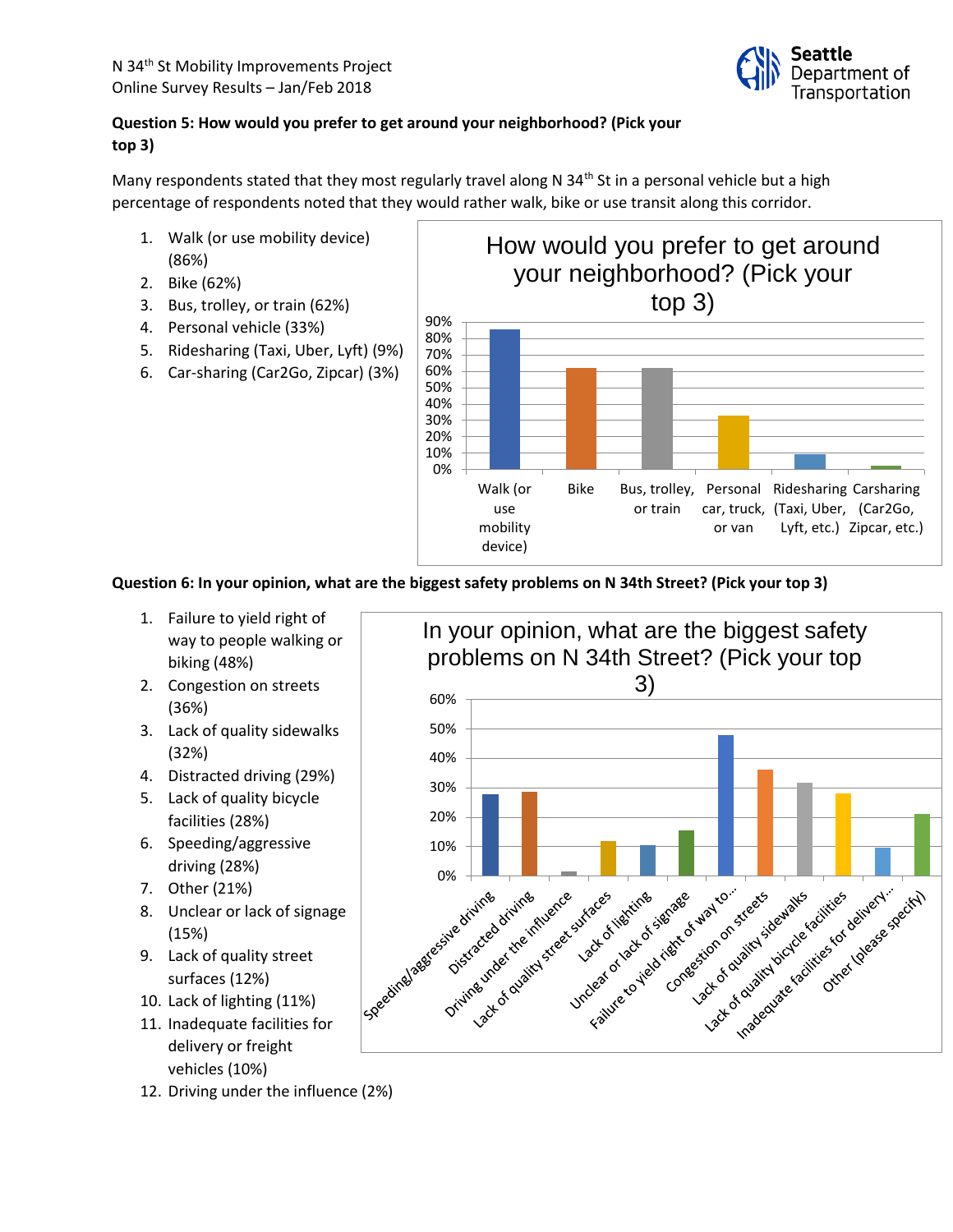

# **Question 7: How safe do you feel crossing and traveling on N 34th Street as a person walking or biking?**



## **Question 8: How safe do you feel crossing and traveling on N 34th Street as a person driving?**

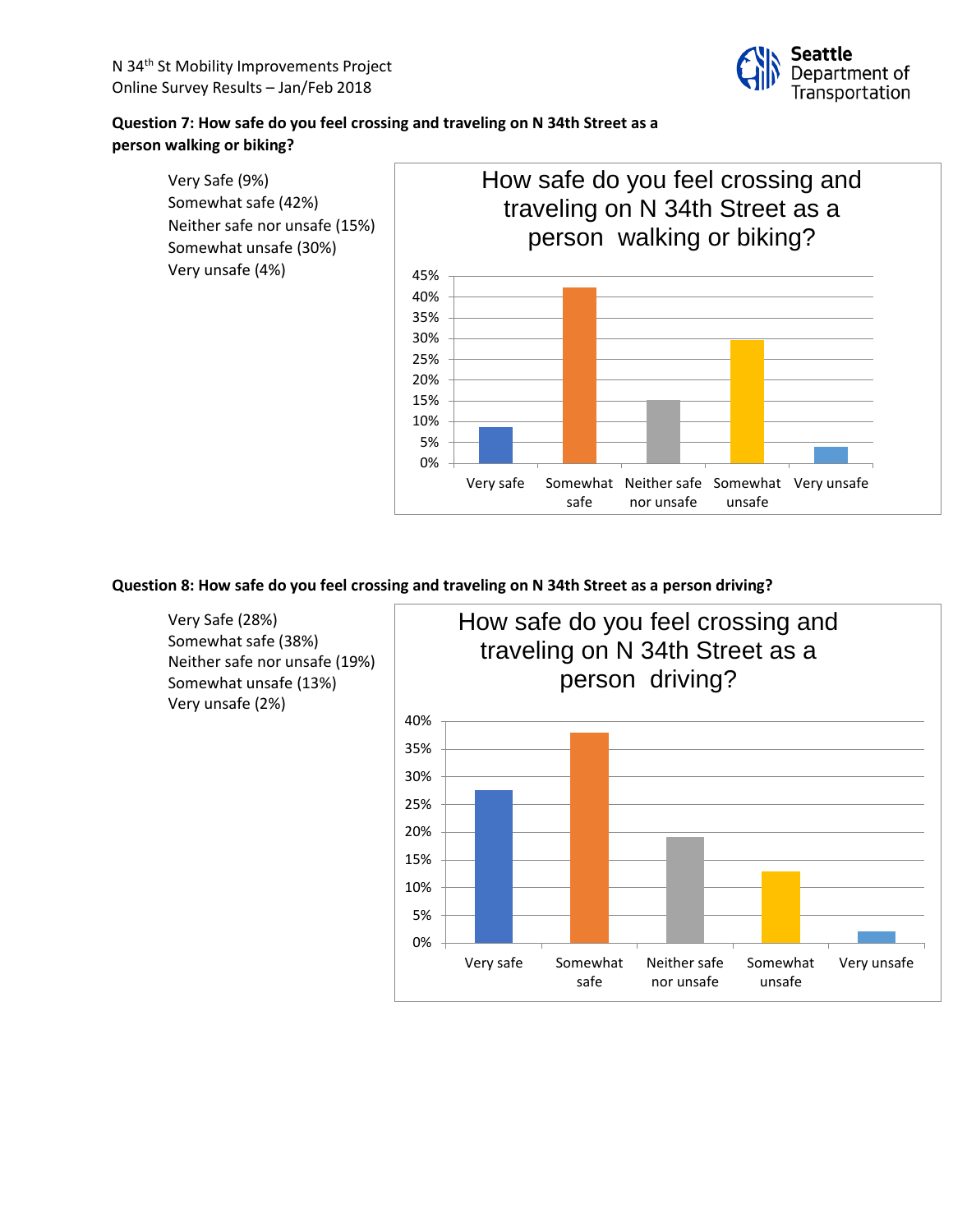## **Question 9: What do you think the chances are of someone getting injured in traffic while walking or biking on N 34th Street?**



### **Question 10: What do you consider barriers to walking in the Fremont neighborhood?**

| <b>Not a Barrier</b> | <b>Partial Barrier</b> | <b>Significant Barrier</b> | <b>Total</b> |
|----------------------|------------------------|----------------------------|--------------|
|                      |                        |                            |              |
| 82 (19%)             | 198 (46%)              | 151 (35%)                  | 431          |
| 134 (31%)            | 187 (44%)              | 107 (25%)                  | 428          |
| 294 (71%)            | 97 (23%)               | 24 (6%)                    | 415          |
|                      |                        |                            |              |
| 146 (39%)            | 139 (37%)              | 94 (25%)                   | 379          |
|                      |                        |                            |              |
| 178 (43%)            | 184 (44%)              | 54 (13%)                   | 416          |
|                      |                        |                            |              |

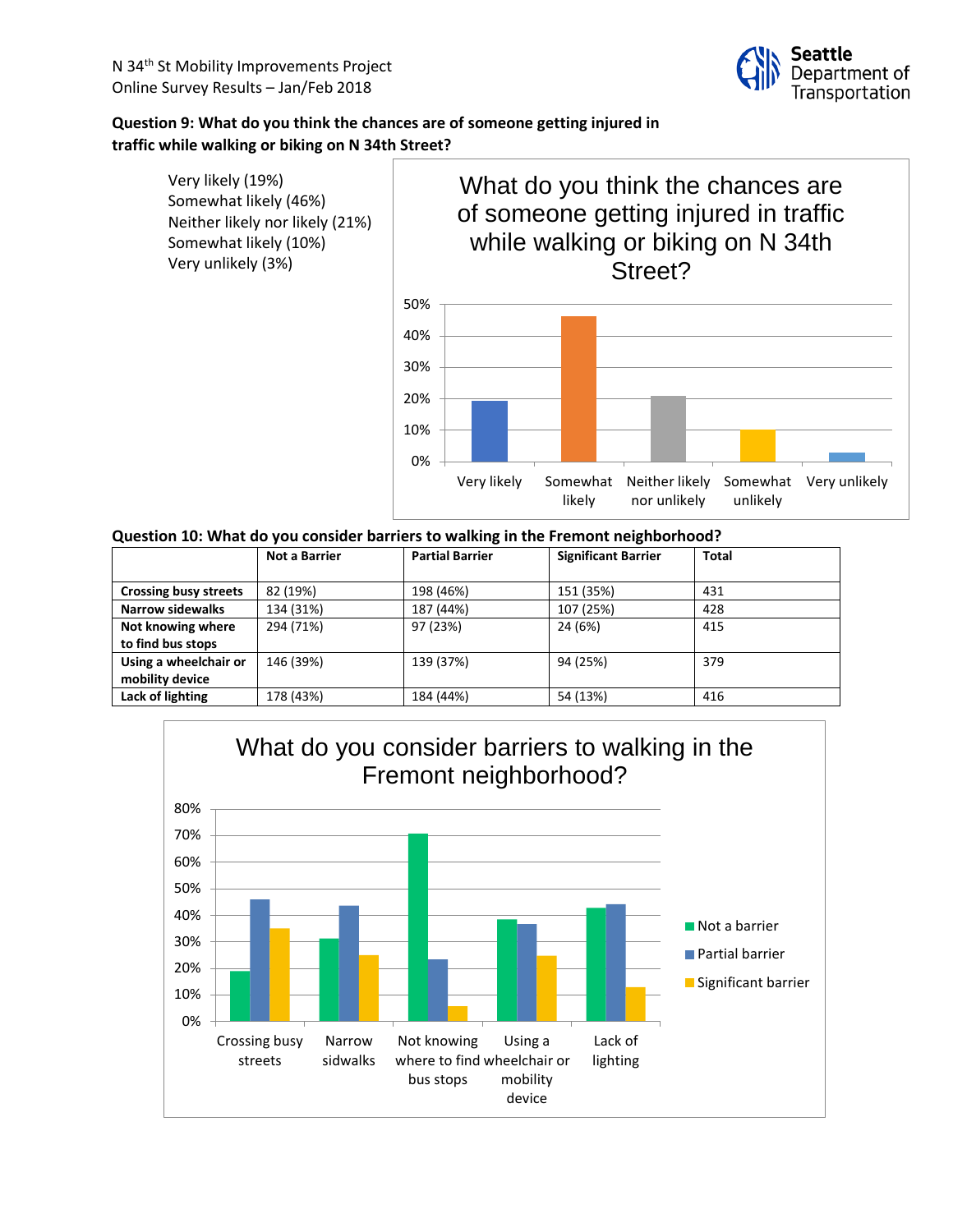

## **Question 11: What do you consider barriers to bicycling in the Fremont neighborhood?**



| <b>Crossing busy streets</b> | 62 (16%)  | 180 (46%) | 152 (39%) | 394 |
|------------------------------|-----------|-----------|-----------|-----|
| Lack of adequate             | 111 (29%) | 170 (44%) | 102 (27%) | 383 |
| bicycle facilities           |           |           |           |     |
| Not knowing where            | 317 (85%) | 45 (12%)  | 9(2%)     | 371 |
| to find bus stops            |           |           |           |     |
| Lack of lighting             | 159 (43%) | 149 (40%) | 62 (17%)  | 370 |
| Do not own a bike            | 240 (72%) | 46 (14%)  | 47 (14%)  | 333 |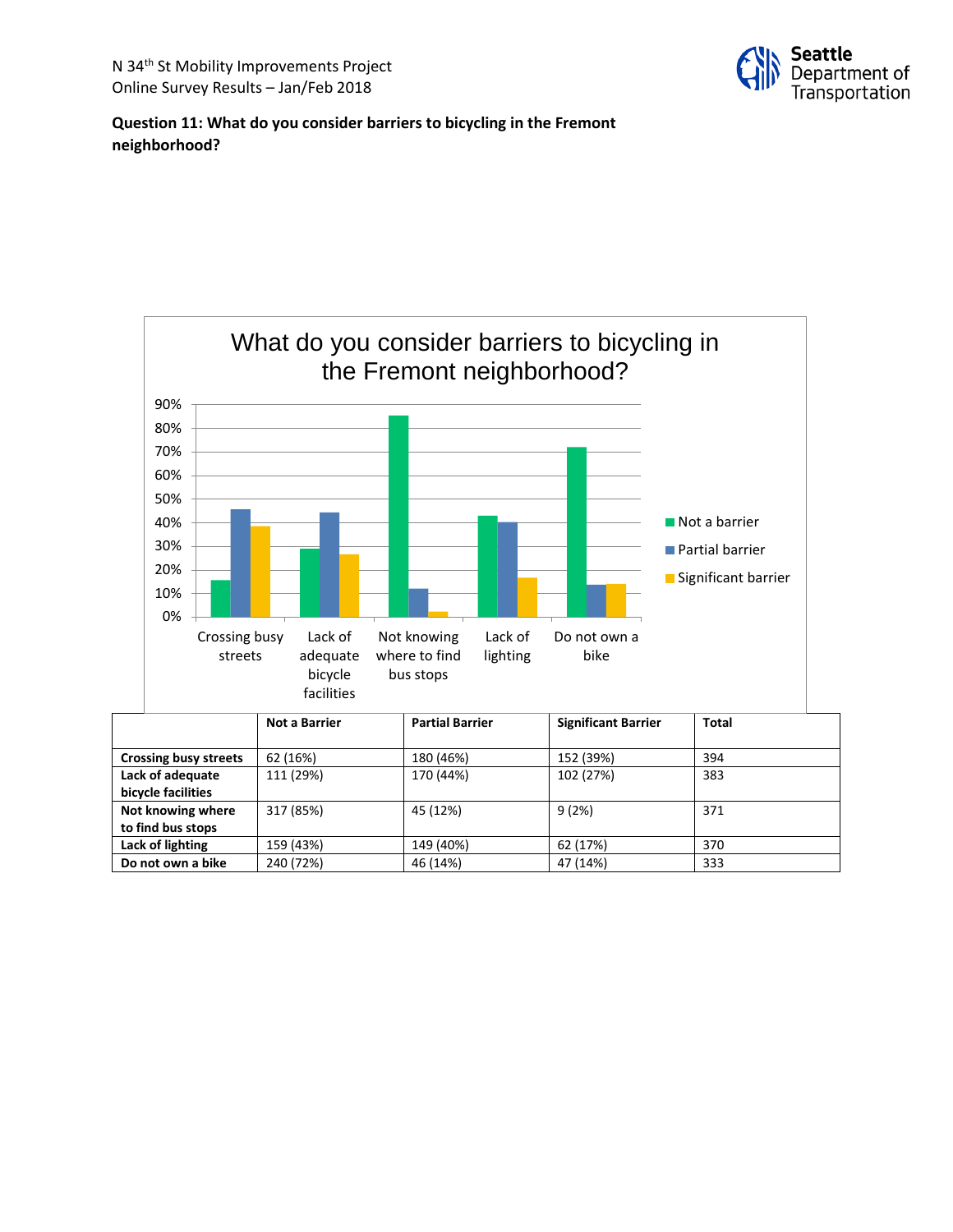

## **Question 12: Which alternative do you prefer?**

- 1. Alternative 1 (16%)
- 2. Alternative 2 (26%)
- 3. Alternative 3 (46%)
- 4. Don't know (1%)
- 5. Other (please specify) (11%)

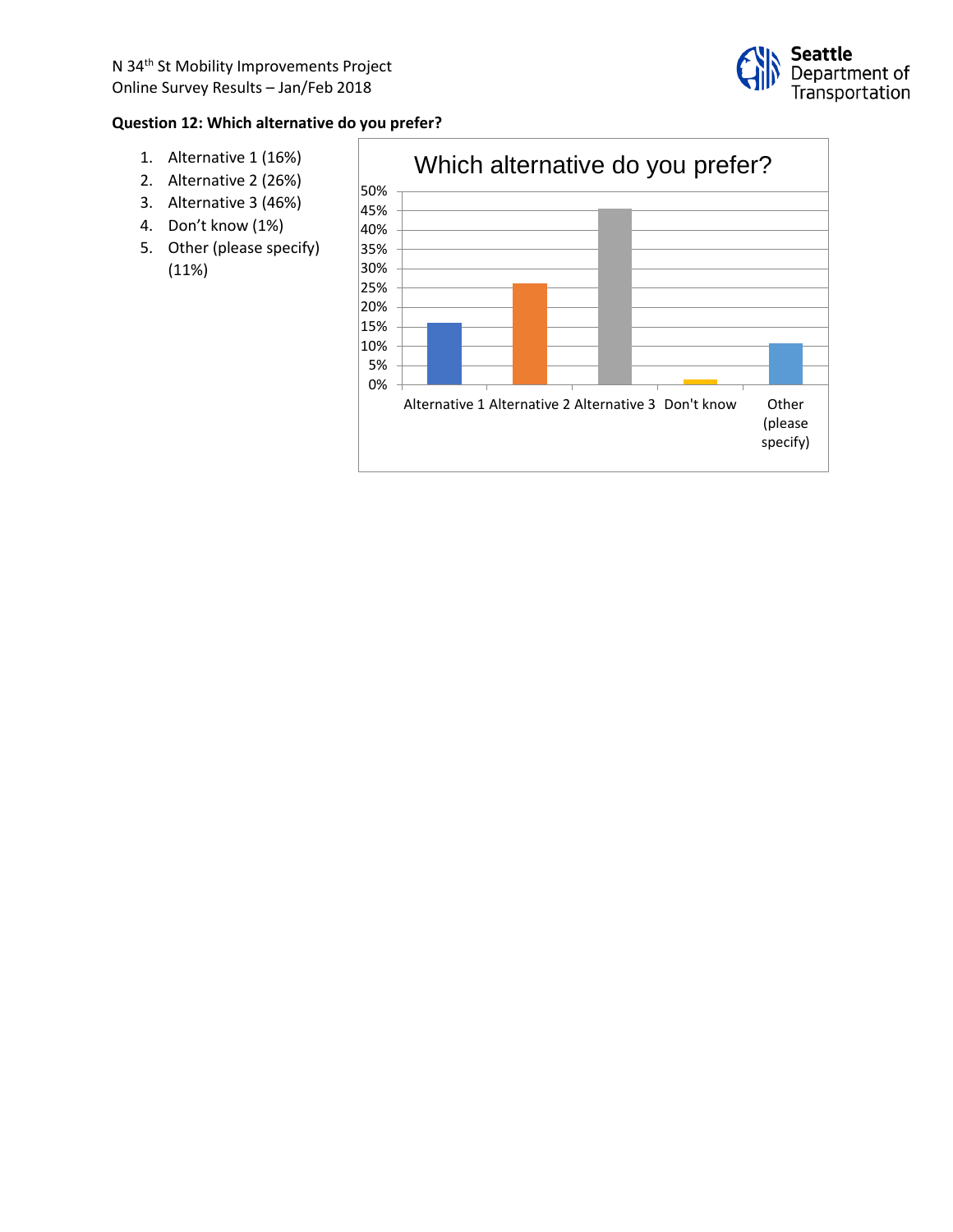

#### **Question 13: (Optional) Why do you prefer that cross-section?**

For question 13 we received 530 open-ended responses. A few responses that captured overarching feelings were:

#### **Alternative 1 No parking/Wide Lanes**

In Favor: "As a bicyclist, I do not prefer the 2-way bike lanes and find that parking next to a bike lane is inherently dangerous."

Against: "Wide lanes will encourage speeding, which is a problem at non-peak traffic hours. Two adjacent lanes of opposing bike lanes is Scary for pedestrians."

#### **Alternative 2: Preserve parking**

In Favor: "Better delineates bike lanes. Parked cars provide buffer from traffic, especially cars who use bike lane to bypass a left turning vehicle."

Against: "Parking shouldn't be a priority on a busy and narrow street."

#### **Alternative 3: PBL's on one side**

In Favor: "I like alternative 3 because it continues the two-way cycle track that was recently installed to the west of Fremont Ave."

Against: "Two bike lanes on one side are harder for drivers to predict bike traffic and cross."

| All responses according to category |                                                                   |  |
|-------------------------------------|-------------------------------------------------------------------|--|
| # of responses                      | Category                                                          |  |
| 67                                  | Two-way bike lane on one side                                     |  |
| 63                                  | Keep parking                                                      |  |
| 54                                  | <b>Improving Safety</b>                                           |  |
| 43                                  | One-way bike lane on each side of street                          |  |
| 37                                  | Install protected bike lanes on the whole corridor                |  |
| 28                                  | Opposed to two-way bike lane                                      |  |
| 26                                  | Discuss obstacles to protected bike lanes with parking visibility |  |
| 25                                  | Improving connections to existing PBLs west of Fremont Ave        |  |
| 24                                  | Other                                                             |  |
| 23                                  | Upgrading connections to Burke-Gilman and Fremont Bridge          |  |
| 22                                  | Improving pedestrian crossings and sidewalks:                     |  |
| 18                                  | Eliminate parking                                                 |  |
| 17                                  | Prioritizing bikes and bus traffic over cars                      |  |
| 16                                  | Recommend Parking next to bike lanes:                             |  |
| 15                                  | Opposed to widening lanes                                         |  |
| 12                                  | Prioritizing automobile travel                                    |  |
| 10                                  | Prefer no changes to street                                       |  |
| 8                                   | More loading areas                                                |  |
| $\overline{7}$                      | Propose bike facilities on other streets                          |  |
| 6                                   | Adding passing lanes                                              |  |
| 5                                   | Don't like any concepts                                           |  |
| 4                                   | Dedicated turn signals                                            |  |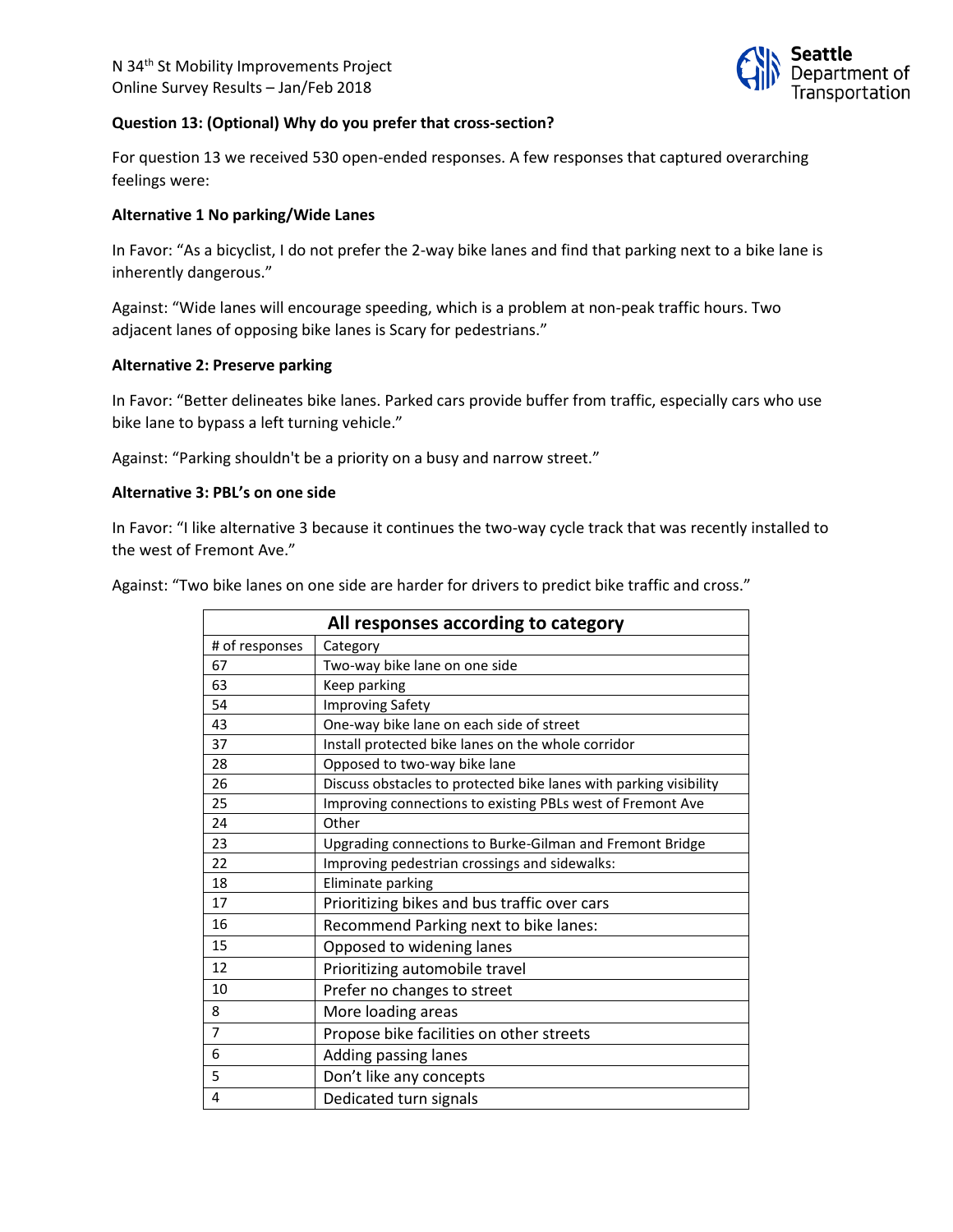

# **Question 15: What is your age?**

| 19 or younger (1%)<br>20-24 (5%)                                                                          | What is your age?                                                                                                     |
|-----------------------------------------------------------------------------------------------------------|-----------------------------------------------------------------------------------------------------------------------|
| 25-34 (42%)<br>35-44 (25%)<br>45-54 (9%)<br>55-64 (8%)<br>65 or older (5%)<br>I would rather not say (5%) | 45%<br>40%<br>35%<br>30%<br>25%<br>20%<br>15%<br>10%<br>5%<br>0%                                                      |
|                                                                                                           | 25-34<br>35-44<br>45-54<br>55-64<br>65 or<br>I would<br>$20 - 24$<br>$19$ or<br>older<br>rather<br>younger<br>not say |

# **Question 16: Do you have a disability?**

Mobility (1%) Vision (2%) Hearing (1%) Cognitive (1%) None (95%) Other (1%)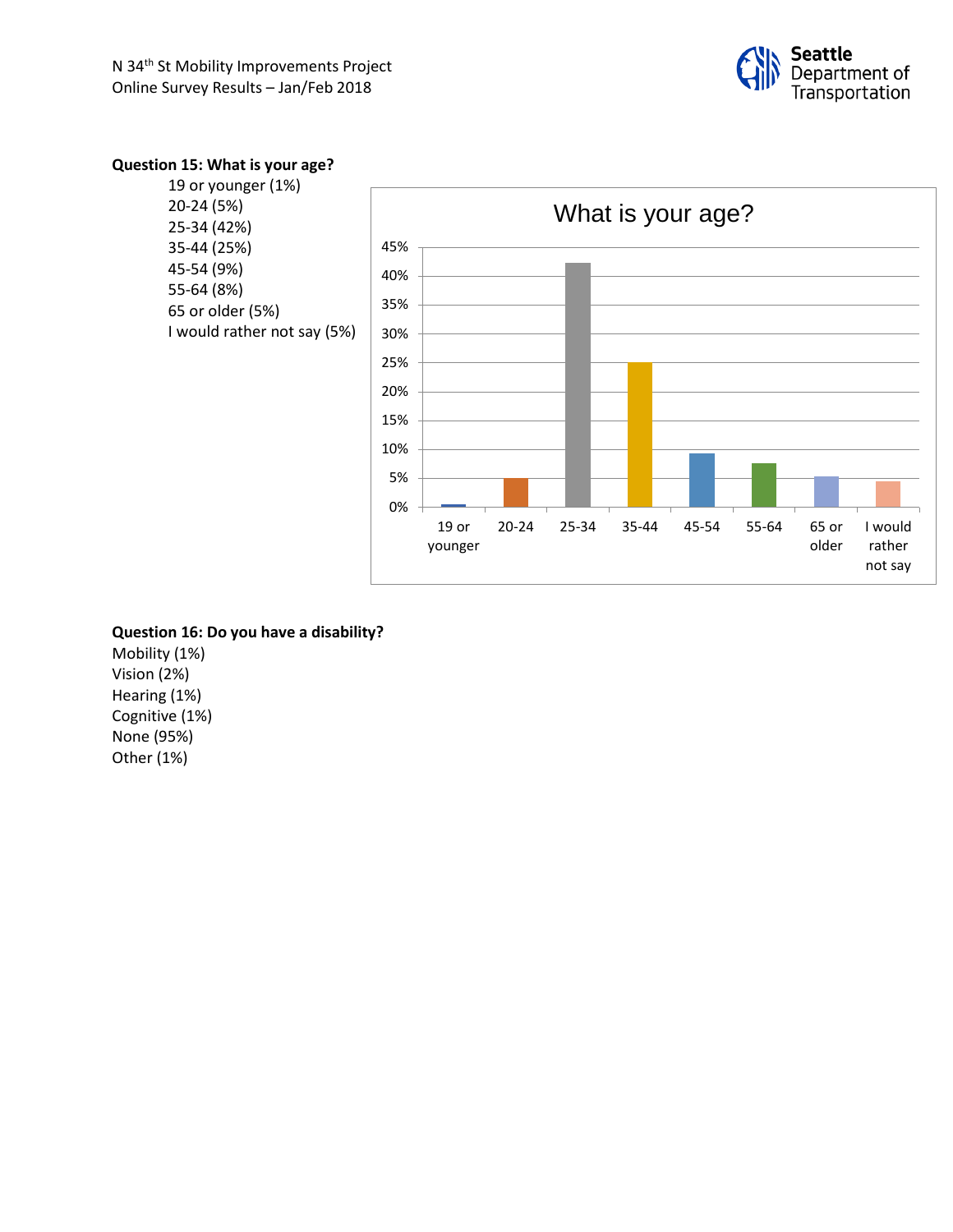

## **Question 17: What race/ethnicity best describes you?**



## **Question 18: What gender do you identify with?**

Male (56%) Female (37%) Transgender (0%) I'd rather not say (7%) Optional selfidentification (0%)

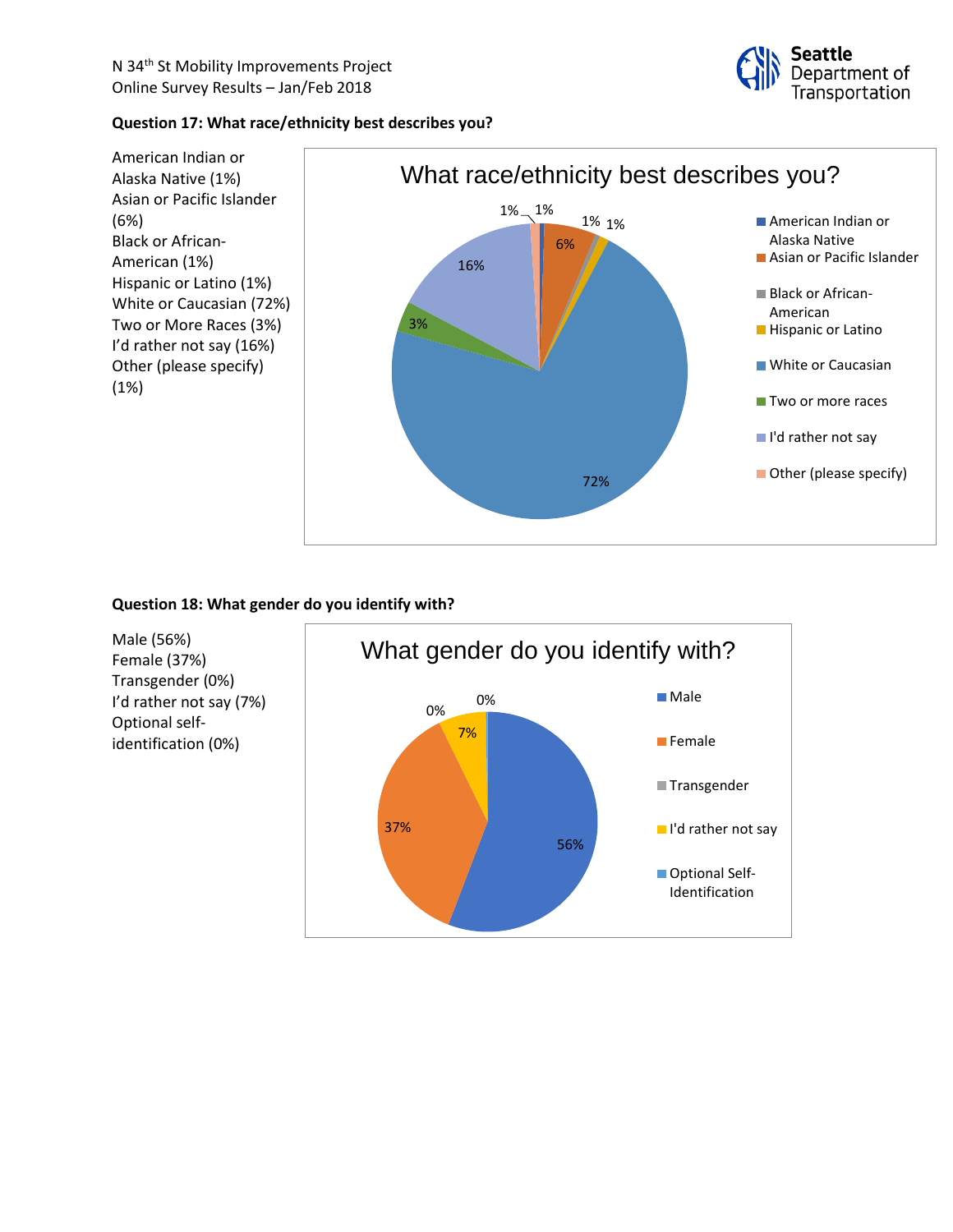





## **Question 20: How did you learn about this safety corridor project? (Pick all that apply)**

- 1. Friend/Neighbor/Family member (31%)
- 2. Other (21%)
- 3. My Employer (13%)
- 4. Facebook (12%)
- 5. Blog (11%)
- 6. An organization I'm involved with (8%)
- 7. City of Seattle/SDOT mailer (6%)
- 8. Twitter (4%)
- 9. News media (3%)
- 10. City of Seattle/SDOT website (2%)

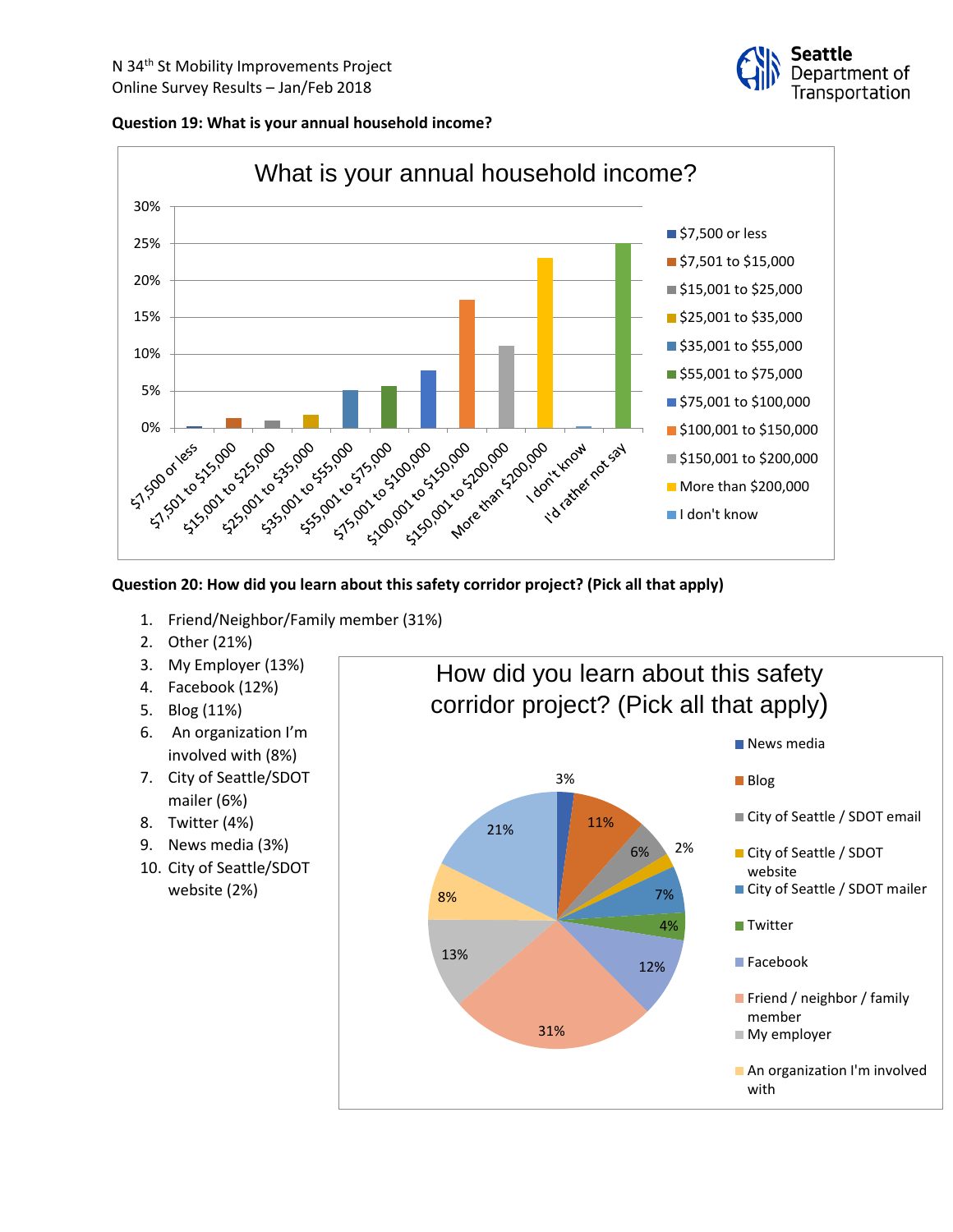

#### **APPENDIX B: Notifications**

# Mailer & Mailing Radius